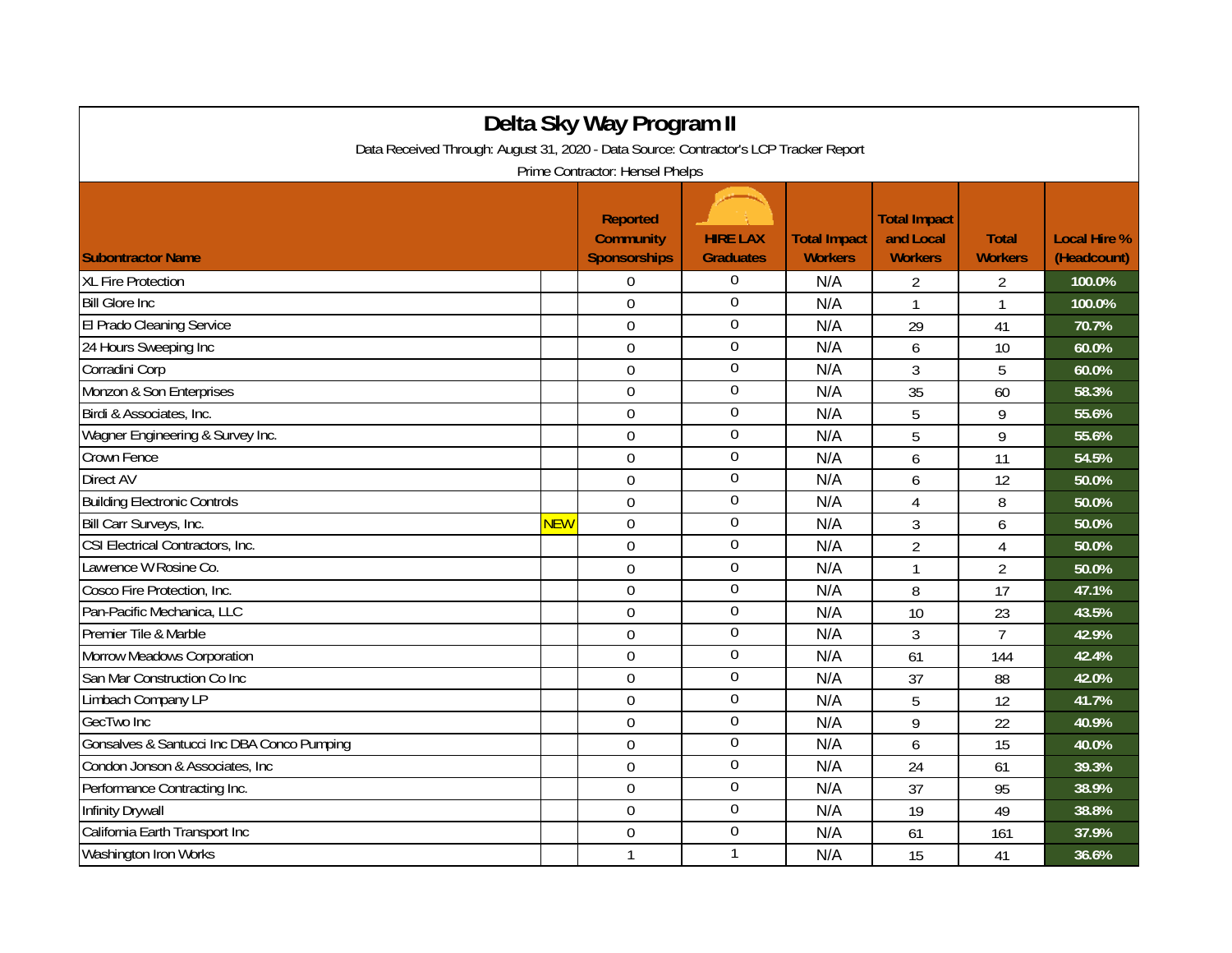| Delta Sky Way Program II                                                                                                 |            |                                                            |                                     |                                       |                                                    |                                |                                    |  |
|--------------------------------------------------------------------------------------------------------------------------|------------|------------------------------------------------------------|-------------------------------------|---------------------------------------|----------------------------------------------------|--------------------------------|------------------------------------|--|
| Data Received Through: August 31, 2020 - Data Source: Contractor's LCP Tracker Report<br>Prime Contractor: Hensel Phelps |            |                                                            |                                     |                                       |                                                    |                                |                                    |  |
| <b>Subontractor Name</b>                                                                                                 |            | <b>Reported</b><br><b>Community</b><br><b>Sponsorships</b> | <b>HIRE LAX</b><br><b>Graduates</b> | <b>Total Impact</b><br><b>Workers</b> | <b>Total Impact</b><br>and Local<br><b>Workers</b> | <b>Total</b><br><b>Workers</b> | <b>Local Hire %</b><br>(Headcount) |  |
| Hensel Phelps Construction Co                                                                                            |            | $\Omega$                                                   | $\boldsymbol{0}$                    | N/A                                   | 31                                                 | 85                             | 36.5%                              |  |
| <b>Granite Construction Company</b>                                                                                      |            | $\overline{0}$                                             | $\overline{0}$                      | N/A                                   | 30                                                 | 83                             | 36.1%                              |  |
| Morrow Meadows Corporation (2)                                                                                           |            | $\overline{0}$                                             | $\overline{0}$                      | N/A                                   | 23                                                 | 64                             | 35.9%                              |  |
| Matrix Environmental, Inc.                                                                                               |            | $\mathbf 0$                                                | $\boldsymbol{0}$                    | N/A                                   | 33                                                 | 95                             | 34.7%                              |  |
| GGG Demolition, Inc.                                                                                                     |            | $\mathbf 0$                                                | $\overline{0}$                      | N/A                                   | 16                                                 | 47                             | 34.0%                              |  |
| <b>SME Steel</b>                                                                                                         |            | $\overline{0}$                                             | $\boldsymbol{0}$                    | N/A                                   | 20                                                 | 60                             | 33.3%                              |  |
| Masonry Concepts, Inc                                                                                                    | <b>NEW</b> | $\overline{0}$                                             | $\mathbf{0}$                        | N/A                                   | 4                                                  | 12                             | 33.3%                              |  |
| <b>Bonas Company</b>                                                                                                     |            | $\mathbf 0$                                                | $\overline{0}$                      | N/A                                   | $\mathbf{1}$                                       | 3                              | 33.3%                              |  |
| Rouch Rebar, Inc.                                                                                                        | <b>NEW</b> | $\mathbf 0$                                                | $\overline{0}$                      | N/A                                   | 1                                                  | 3                              | 33.3%                              |  |
| <b>BrandSafway Services</b>                                                                                              |            | $\overline{0}$                                             | $\overline{0}$                      | N/A                                   | $\overline{7}$                                     | 22                             | 31.8%                              |  |
| ISEC, Inc.                                                                                                               |            | $\overline{0}$                                             | $\theta$                            | N/A                                   | 5                                                  | 16                             | 31.3%                              |  |
| <b>Quality Production Services</b>                                                                                       | <b>NEW</b> | $\mathbf 0$                                                | $\theta$                            | N/A                                   | $\overline{2}$                                     | $\overline{7}$                 | 28.6%                              |  |
| Site Solution Services, Inc.                                                                                             |            | $\overline{0}$                                             | $\boldsymbol{0}$                    | N/A                                   | $\overline{2}$                                     | $\overline{7}$                 | 28.6%                              |  |
| Gerdau Reinforcing Steel / CMC Rebar West                                                                                |            | $\mathbf 0$                                                | $\boldsymbol{0}$                    | N/A                                   | 22                                                 | 80                             | 27.5%                              |  |
| Rosendin Electric                                                                                                        |            | $\boldsymbol{0}$                                           | $\boldsymbol{0}$                    | N/A                                   | 14                                                 | 51                             | 27.5%                              |  |
| Safe Scaffolding                                                                                                         |            | $\mathbf 0$                                                | $\boldsymbol{0}$                    | N/A                                   | 3                                                  | 11                             | 27.3%                              |  |
| Nevell Group Inc                                                                                                         |            | 0                                                          | $\overline{0}$                      | N/A                                   | 11                                                 | 41                             | 26.8%                              |  |
| <b>Concrete Coring Company</b>                                                                                           |            | $\overline{0}$                                             | $\boldsymbol{0}$                    | N/A                                   | 5                                                  | 19                             | 26.3%                              |  |
| <b>JLS Pumping</b>                                                                                                       |            | $\overline{0}$                                             | $\overline{0}$                      | N/A                                   | 5                                                  | 19                             | 26.3%                              |  |
| <b>Best Contracting Services Inc</b>                                                                                     |            | $\mathbf 0$                                                | $\mathbf 0$                         | N/A                                   | 11                                                 | 42                             | 26.2%                              |  |
| Johnson & Turner Painting Co., Inc.                                                                                      |            | $\mathbf 0$                                                | $\boldsymbol{0}$                    | N/A                                   | $\mathbf{1}$                                       | $\overline{4}$                 | 25.0%                              |  |
| McKeon Door West Inc                                                                                                     |            | $\overline{0}$                                             | $\overline{0}$                      | N/A                                   | $\mathbf{1}$                                       | 4                              | 25.0%                              |  |
| Zolnay Insulation Inc                                                                                                    |            | $\overline{0}$                                             | $\overline{0}$                      | N/A                                   | $\mathbf{1}$                                       | $\overline{4}$                 | 25.0%                              |  |
| Murray Company                                                                                                           |            | $\mathbf 0$                                                | $\overline{0}$                      | N/A                                   | 47                                                 | 197                            | 23.9%                              |  |
| Anning Johnson Company                                                                                                   |            | 0                                                          | $\overline{0}$                      | N/A                                   | 5                                                  | 21                             | 23.8%                              |  |
| NorCal Pipeline Services, Inc.                                                                                           |            | $\mathbf 0$                                                | $\overline{0}$                      | N/A                                   | 3                                                  | 14                             | 21.4%                              |  |
| Shotcrete Structures, Inc.                                                                                               |            | $\overline{0}$                                             | $\boldsymbol{0}$                    | N/A                                   | 4                                                  | 19                             | 21.1%                              |  |
| <b>Connor Concrete Cutting and Coring</b>                                                                                |            | $\mathbf 0$                                                | $\overline{0}$                      | N/A                                   | 3                                                  | 15                             | 20.0%                              |  |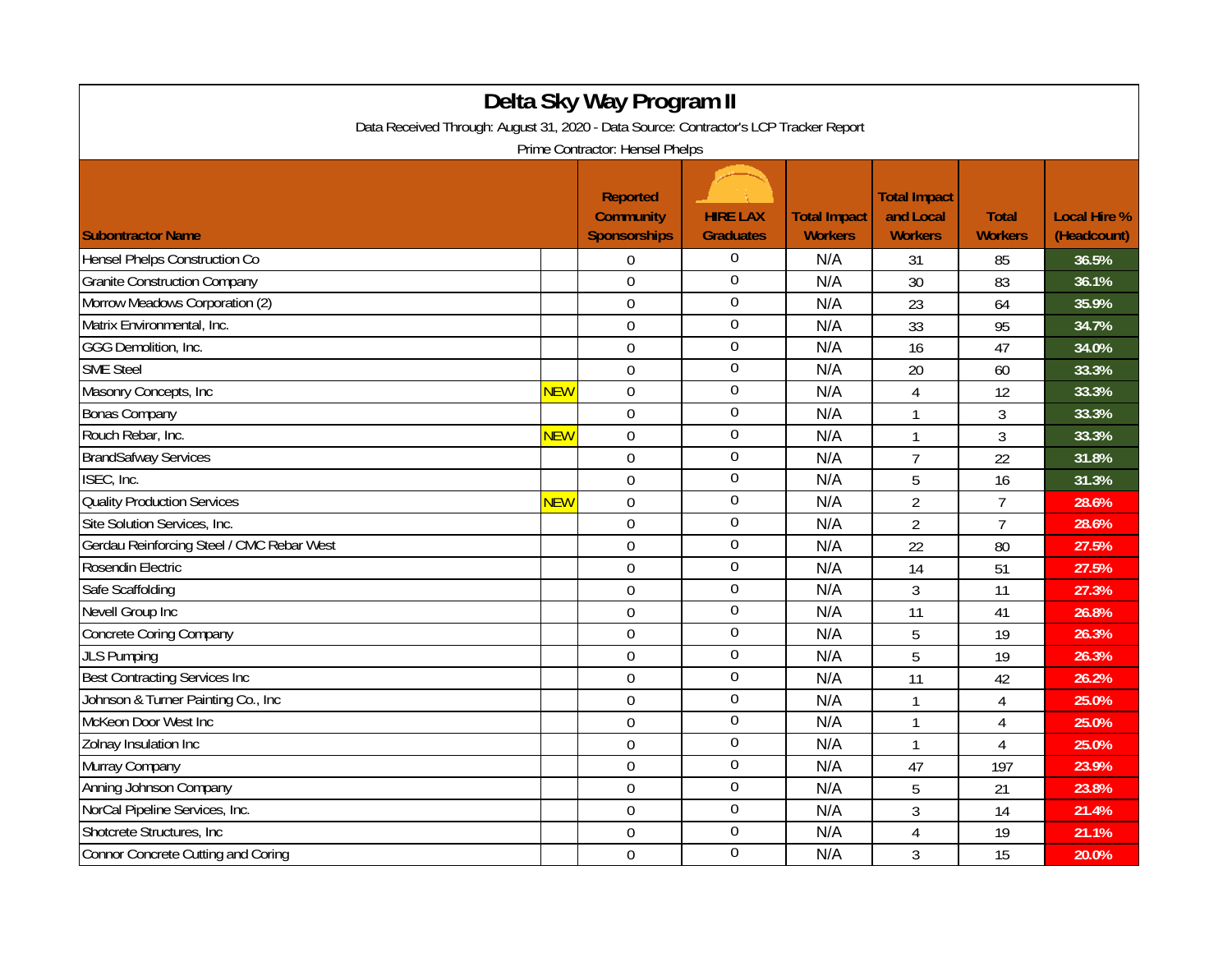| Delta Sky Way Program II                                                              |                                                     |                                     |                                       |                                                    |                                |                                    |  |  |
|---------------------------------------------------------------------------------------|-----------------------------------------------------|-------------------------------------|---------------------------------------|----------------------------------------------------|--------------------------------|------------------------------------|--|--|
| Data Received Through: August 31, 2020 - Data Source: Contractor's LCP Tracker Report |                                                     |                                     |                                       |                                                    |                                |                                    |  |  |
| Prime Contractor: Hensel Phelps                                                       |                                                     |                                     |                                       |                                                    |                                |                                    |  |  |
| <b>Subontractor Name</b>                                                              | <b>Reported</b><br><b>Community</b><br>Sponsorships | <b>HIRE LAX</b><br><b>Graduates</b> | <b>Total Impact</b><br><b>Workers</b> | <b>Total Impact</b><br>and Local<br><b>Workers</b> | <b>Total</b><br><b>Workers</b> | <b>Local Hire %</b><br>(Headcount) |  |  |
| <b>Environmental Construction Group</b>                                               | $\Omega$                                            | $\overline{0}$                      | N/A                                   | 3                                                  | 15                             | 20.0%                              |  |  |
| <b>Drill Tech Drilling</b>                                                            | $\mathbf 0$                                         | $\boldsymbol{0}$                    | N/A                                   | 8                                                  | 43                             | 18.6%                              |  |  |
| Centerline Concrete Cutting                                                           | $\mathbf 0$                                         | $\boldsymbol{0}$                    | N/A                                   | $\mathbf{1}$                                       | 6                              | 16.7%                              |  |  |
| Comet Electric                                                                        | $\overline{0}$                                      | $\boldsymbol{0}$                    | N/A                                   | $\mathbf{1}$                                       | 6                              | 16.7%                              |  |  |
| <b>Badger Daylighting Corp</b>                                                        | $\overline{0}$                                      | $\boldsymbol{0}$                    | N/A                                   | $\overline{7}$                                     | 43                             | 16.3%                              |  |  |
| Mr. Crane Inc                                                                         | $\overline{0}$                                      | $\boldsymbol{0}$                    | N/A                                   | 5                                                  | 37                             | 13.5%                              |  |  |
| <b>Shoring Engineers</b>                                                              | $\mathbf 0$                                         | $\boldsymbol{0}$                    | N/A                                   | $\overline{2}$                                     | 15                             | 13.3%                              |  |  |
| <b>Brymax Construction Services</b>                                                   | $\mathbf 0$                                         | $\boldsymbol{0}$                    | N/A                                   | $\overline{2}$                                     | 18                             | 11.1%                              |  |  |
| Commercial Scaffolding Of CA                                                          | $\Omega$                                            | $\overline{0}$                      | N/A                                   | $\mathbf{1}$                                       | 10                             | 10.0%                              |  |  |
| Xcel Mechanical System Inc.                                                           | $\overline{0}$                                      | $\mathbf 0$                         | N/A                                   | 1                                                  | 10                             | 10.0%                              |  |  |
| ARB, Inc.                                                                             | $\mathbf 0$                                         | $\boldsymbol{0}$                    | N/A                                   | 4                                                  | 49                             | 8.2%                               |  |  |
| Southwest Steel of California, Inc.                                                   | $\mathbf 0$                                         | $\boldsymbol{0}$                    | N/A                                   | $\mathbf{1}$                                       | 13                             | 7.7%                               |  |  |
| <b>Guzman Grading &amp; Paving Corp</b>                                               | $\mathbf 0$                                         | $\boldsymbol{0}$                    | N/A                                   | $\overline{0}$                                     | 15                             | 0.0%                               |  |  |
| Lonestar West Services LLC                                                            | $\Omega$                                            | $\boldsymbol{0}$                    | N/A                                   | $\Omega$                                           | 11                             | 0.0%                               |  |  |
| C.A. Buchen Corp                                                                      | $\mathbf 0$                                         | $\boldsymbol{0}$                    | N/A                                   | $\mathbf 0$                                        | 6                              | 0.0%                               |  |  |
| <b>RMA Group</b>                                                                      | $\overline{0}$                                      | $\boldsymbol{0}$                    | N/A                                   | 0                                                  | 4                              | 0.0%                               |  |  |
| Premier Interior Dev., Inc.                                                           | $\overline{0}$                                      | $\boldsymbol{0}$                    | N/A                                   | 0                                                  | 3                              | 0.0%                               |  |  |
| Cali USA Acoustics Inc.                                                               | $\mathbf 0$                                         | $\overline{0}$                      | N/A                                   | $\Omega$                                           | $\overline{2}$                 | 0.0%                               |  |  |
| Climatec                                                                              | $\boldsymbol{0}$                                    | $\boldsymbol{0}$                    | N/A                                   | $\mathbf 0$                                        | $\overline{2}$                 | 0.0%                               |  |  |
| <b>Exsell Sales Associates</b>                                                        | $\mathbf 0$                                         | $\boldsymbol{0}$                    | N/A                                   | $\mathbf 0$                                        | $\overline{2}$                 | 0.0%                               |  |  |
| Inspection Resources Co                                                               | $\mathbf 0$                                         | $\boldsymbol{0}$                    | N/A                                   | $\overline{0}$                                     | $\overline{2}$                 | 0.0%                               |  |  |
| Karcher Interior Systems, Inc.                                                        | $\overline{0}$                                      | $\overline{0}$                      | N/A                                   | $\overline{0}$                                     | $\overline{2}$                 | 0.0%                               |  |  |
| Penhall Compancy (Sub to Concrete Coring)                                             | $\overline{0}$                                      | $\mathbf 0$                         | N/A                                   | $\overline{0}$                                     | $\overline{2}$                 | 0.0%                               |  |  |
| Air Balance Co, Inc.                                                                  | $\mathbf 0$                                         | $\boldsymbol{0}$                    | N/A                                   | $\mathbf 0$                                        | 1                              | 0.0%                               |  |  |
| Ground Penetrating Radar System, LLC                                                  | $\mathbf 0$                                         | $\boldsymbol{0}$                    | N/A                                   | $\mathbf 0$                                        | 1                              | 0.0%                               |  |  |
| Merli Concrete Pumping                                                                | $\Omega$                                            | $\boldsymbol{0}$                    | N/A                                   | 0                                                  | 1                              | 0.0%                               |  |  |
| R.J. Lalonde Inc                                                                      | $\mathbf 0$                                         | $\boldsymbol{0}$                    | N/A                                   | 0                                                  | 1                              | 0.0%                               |  |  |